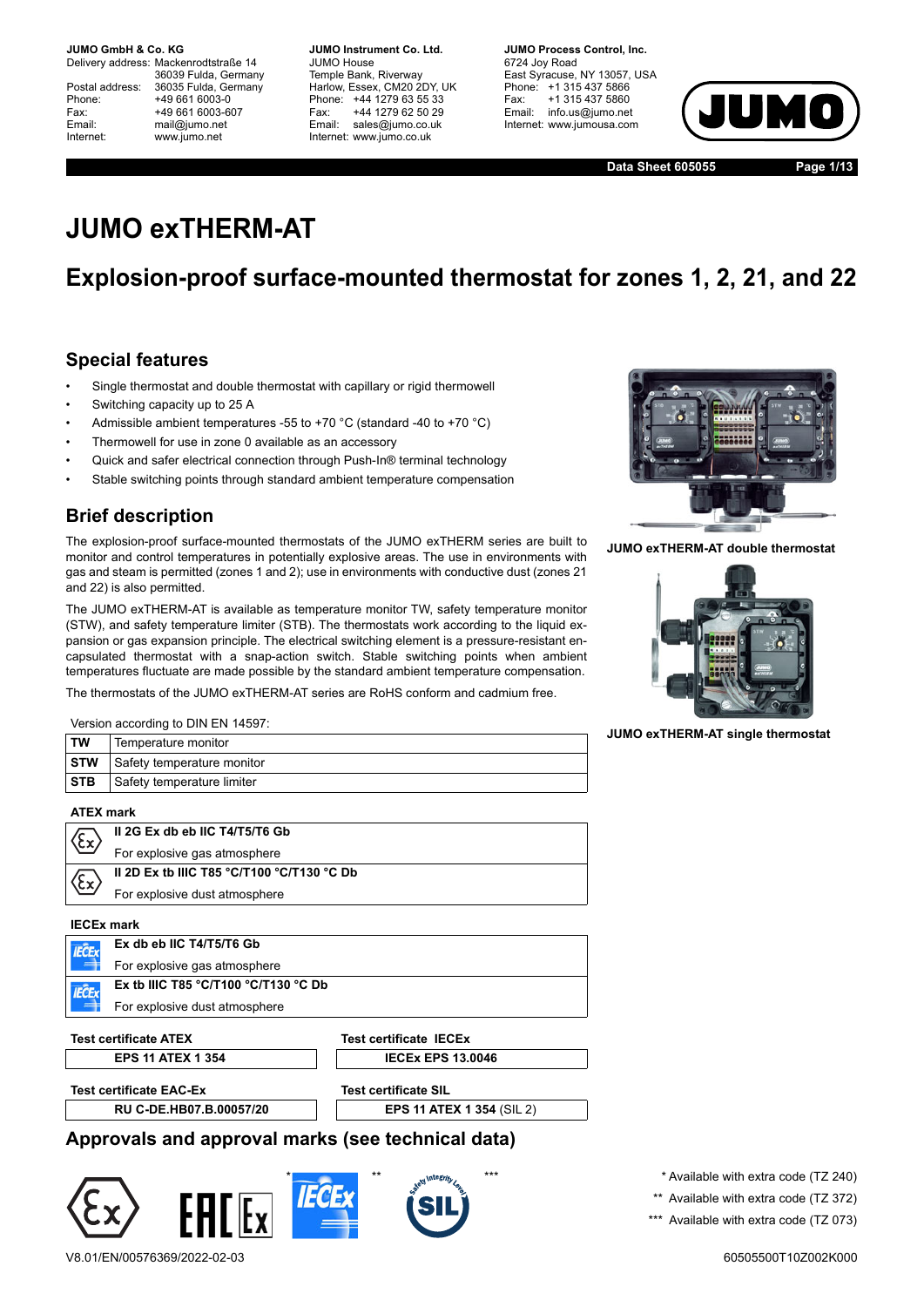Delivery address: Mackenrodtstraße 14 36039 Fulda, Germany Postal address: 36035 Fulda, Germany Phone: +49 661 6003-0<br>
Fax: +49 661 6003-6<br>
Email: mail@jumo.net +49 661 6003-607 mail@jumo.net Internet: www.jumo.net

**JUMO Instrument Co. Ltd.** JUMO House Temple Bank, Riverway Harlow, Essex, CM20 2DY, UK Phone: +44 1279 63 55 33 Fax: +44 1279 62 50 29 Email: sales@jumo.co.uk Internet: www.jumo.co.uk

**JUMO Process Control, Inc.** 6724 Joy Road East Syracuse, NY 13057, USA Phone: +1 315 437 5866 Fax: +1 315 437 5860 Email: info.us@jumo.net Internet: www.jumousa.com



**Data Sheet 605055 Page 2/13**

# **Technical data**

## **Switching functions**

| temperature limiter STB                                                                                                                                        | Self-monitoring for the safety temperature<br>monitor STW and safety temperature limiter<br><b>STB</b>                                                                                                                                                                                                        |  |
|----------------------------------------------------------------------------------------------------------------------------------------------------------------|---------------------------------------------------------------------------------------------------------------------------------------------------------------------------------------------------------------------------------------------------------------------------------------------------------------|--|
| If the temperature on the temperature probe<br>exceeds the set limit value, the electrical circuit<br>is opened and the microswitch is mechanically<br>locked. | If the measuring system is destroyed (i.e. if the<br>expansion fluid escapes) the pressure in the<br>membrane of the STB and STW drops and per-<br>manently opens the electrical circuit. Unlocking<br>is then no longer possible.                                                                            |  |
| once the dangerous temperature of the set-<br>point value drops by approx. 20 % of the scale<br>range.                                                         | The electrical circuit opens when cooling the<br>probe of STW (STB) and STB down to the neq-<br>ative temperature range, but it then closes<br>again if the temperature rises. The STB must<br>be unlocked manually if the minimum probe<br>temperature is exceeded.<br>The STW unlocks itself automatically. |  |
|                                                                                                                                                                | The microswitch can be manually unlocked                                                                                                                                                                                                                                                                      |  |

### **Temperature compensation**

When the ambient temperature on the switching head and the capillary deviates – from the calibration ambient temperature of 22  $^{\circ}$ C – a switching point offset occurs. This switching point offset is reduced to a minimum due to the temperature compensation.

### **Housing**

| Material<br>Polyester case, glass fiber reinforced, black (option: stainless steel)                                              |                                                                                                               |  |  |
|----------------------------------------------------------------------------------------------------------------------------------|---------------------------------------------------------------------------------------------------------------|--|--|
|                                                                                                                                  | Due to the conductive soot-doped surface with a low surface resistance, static charging is not pos-<br>sible. |  |  |
| Protection type                                                                                                                  | EN 60529 - IP65 (polyester case), pollution level 2, IP 66 with extra code 861                                |  |  |
| Setpoint value adjustment                                                                                                        | With screwdriver (once the case lid has been removed)                                                         |  |  |
| Switching head fastening                                                                                                         | Using four screws (once the case lid has been removed)                                                        |  |  |
| Weight                                                                                                                           | Approx. 1200 g single thermostat/approx. 2000 g double thermostat                                             |  |  |
| Ex cable gland M20 $\times$ 1.5, sealing area 6 to 13 mm<br>Cable inlet<br>and Ex cable gland M25 × 1.5, sealing area 7 to 17 mm |                                                                                                               |  |  |

#### **Process connection**

| JUMO exTHERM-AT with capillary<br>Plain<br>า cylindrical probe (standard), rigid thermowell, spiral probe for room thermostat version |
|---------------------------------------------------------------------------------------------------------------------------------------|
|---------------------------------------------------------------------------------------------------------------------------------------|

#### **Accessories**

| <b>JUMO exTHERM-AT</b> | Multi-section standard thermowells made out of CrNi for use in zones 1, 2, 21, 22<br>(see data sheet 606710)    |
|------------------------|-----------------------------------------------------------------------------------------------------------------|
|                        | Multi-section thermowells made out of CrNi for use in zone separation 0/1, 20/21<br>(see new data sheet 605057) |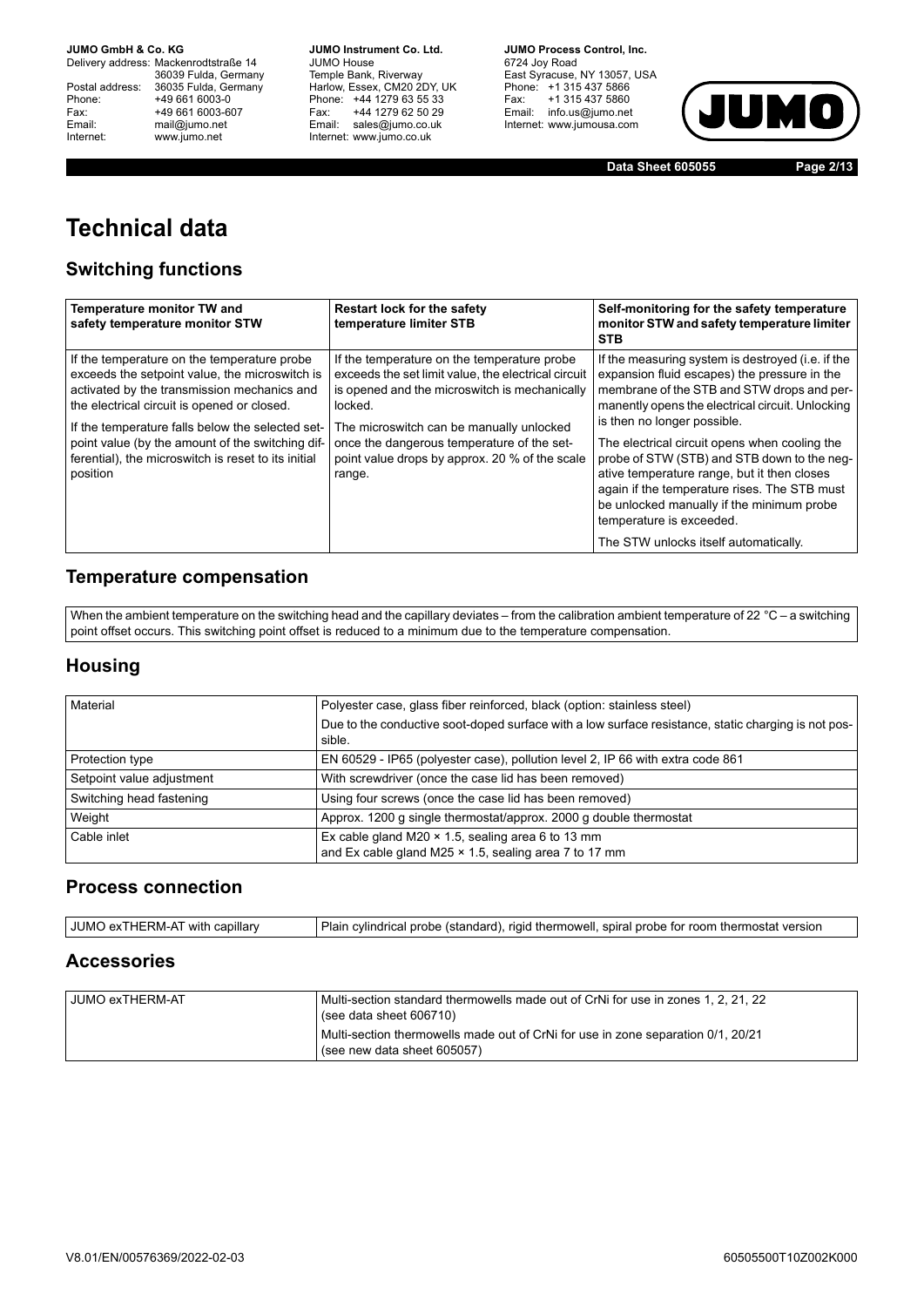Delivery address: Mackenrodtstraße 14 36039 Fulda, Germany Postal address: 36035 Fulda, Germany Phone: +49 661 6003-0<br>
Fax: +49 661 6003-6<br>
Email: mail@jumo.net +49 661 6003-607 mail@jumo.net Internet: www.jumo.net

**JUMO Instrument Co. Ltd.** JUMO House Temple Bank, Riverway Harlow, Essex, CM20 2DY, UK Phone: +44 1279 63 55 33 Fax: +44 1279 62 50 29 Email: sales@jumo.co.uk Internet: www.jumo.co.uk

**JUMO Process Control, Inc.** 6724 Joy Road East Syracuse, NY 13057, USA Phone: +1 315 437 5866 Fax: +1 315 437 5860 Email: info.us@jumo.net Internet: www.jumousa.com



**Data Sheet 605055 Page 3/13**

## **Operating data**

| Medium ambient<br>temperature influence                                          | When the ambient temperature on the switching head and/or the capillary deviates from the cali-<br>bration ambient temperature of 22 °C, a switching point offset occurs. |
|----------------------------------------------------------------------------------|---------------------------------------------------------------------------------------------------------------------------------------------------------------------------|
|                                                                                  | Higher ambient temperature = lower switching point<br>Lower ambient temperature = higher switching point                                                                  |
| Admissible storage temperature/<br>admissible ambient temperature<br>when in use | -40 °C, optionally -60 to +70 °C<br>(referring to T4, at 25 A max. 55 °C)                                                                                                 |
| Max. probe temperature                                                           | +15 % of the limit value/max. adjustment value or 25 K                                                                                                                    |
| Rated position (NL)                                                              | According to DIN 16257, NL 0 to NL 90                                                                                                                                     |

### **Electrical data**

| Max. switching capacity | Selectable on the N/C contact (contact deck 1-2):                                                                                                                                                                                                |  |  |  |  |
|-------------------------|--------------------------------------------------------------------------------------------------------------------------------------------------------------------------------------------------------------------------------------------------|--|--|--|--|
|                         | AC 400 V +10 %, 16 A                                                                                                                                                                                                                             |  |  |  |  |
|                         | AC 230 V +10 %, 16 (2.5) A, cos $\varphi$ = 1 (0.6) <sup>a</sup>                                                                                                                                                                                 |  |  |  |  |
|                         | AC 230 V +10 %, 25 (4) A, $cos \varphi = 1$ (0.6)                                                                                                                                                                                                |  |  |  |  |
|                         | DC 230 V +10 %, 0.25 A                                                                                                                                                                                                                           |  |  |  |  |
|                         | Selectable on the N/O contact (contact deck 1-4):                                                                                                                                                                                                |  |  |  |  |
|                         | <b>STB</b><br>TW, STW                                                                                                                                                                                                                            |  |  |  |  |
|                         | AC 400 V +10 %, 6.3 A<br>AC 400 V +10 %, 2 A                                                                                                                                                                                                     |  |  |  |  |
|                         | AC 230 V +10 %, 6.3 (2.5) A, cos $\varphi$ = 1 (0.6) <sup>a</sup><br>AC 230 V +10 %, 2 (0.4) A, cos $\varphi$ = 1 (0.6) <sup>a</sup><br>AC 230 V +10 %, 2 (0.4) A, $cos \varphi = 1$ (0.6)<br>AC 230 V +10 %, 2 (0.4) A, $cos \varphi = 1$ (0.6) |  |  |  |  |
|                         |                                                                                                                                                                                                                                                  |  |  |  |  |
|                         | AC 230 V +10 %, 0.25 A                                                                                                                                                                                                                           |  |  |  |  |
|                         | Snap-action switch, gold-plated AC/DC = 24 V, 0.1 A                                                                                                                                                                                              |  |  |  |  |
| Min. switching capacity | To ensure the greatest possible switching reliability we recommend a minimum load of:                                                                                                                                                            |  |  |  |  |
|                         | $AC/DC = 24$ V, 100 mA for silver contacts                                                                                                                                                                                                       |  |  |  |  |
|                         | $AC/DC = 10$ V, 5 mA for gold-plated contacts                                                                                                                                                                                                    |  |  |  |  |

#### a standard

### **Capillary and temperature probe**

| <b>Type</b>              | Capillary Ø 1.5 mm<br>Temperature probe |                                       |
|--------------------------|-----------------------------------------|---------------------------------------|
| <b>JUMO exTHERM-AT</b>   | Stainless steel (CrNi) 1.4571           | Stainless steel (CrNi) 1.4571, welded |
| Capillary length         | Max. 5000 mm                            |                                       |
| Capillary bending radius | $\geq 5$ mm                             |                                       |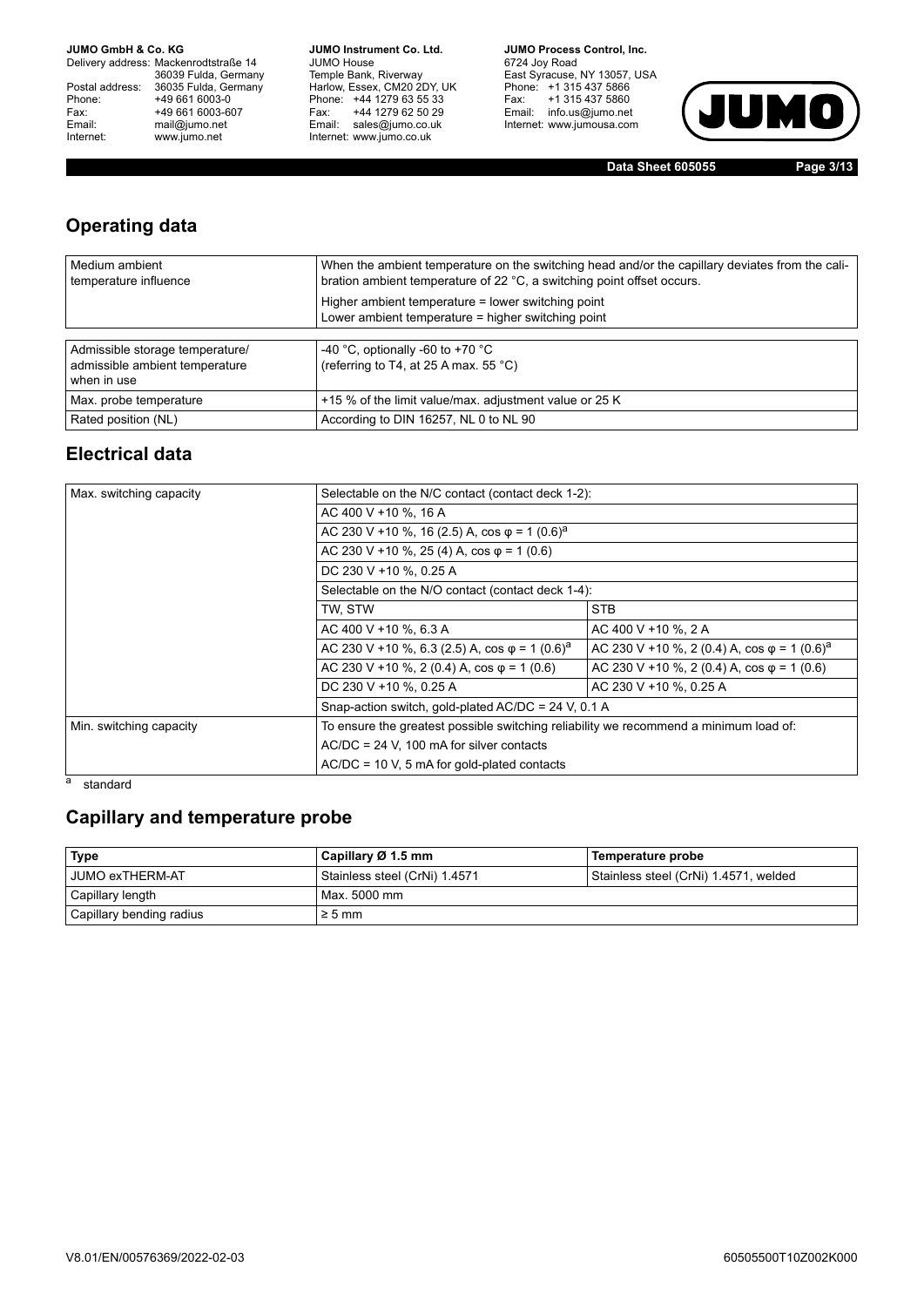Delivery address: Mackenrodtstraße 14 36039 Fulda, Germany Postal address: 36035 Fulda, Germany Phone: +49 661 6003-0<br>
Fax: +49 661 6003-6<br>
Email: mail@jumo.net +49 661 6003-607 mail@jumo.net Internet: www.jumo.net

**JUMO Instrument Co. Ltd.** JUMO House Temple Bank, Riverway Harlow, Essex, CM20 2DY, UK Phone: +44 1279 63 55 33 Fax: +44 1279 62 50 29 Email: sales@jumo.co.uk Internet: www.jumo.co.uk

**JUMO Process Control, Inc.** 6724 Joy Road East Syracuse, NY 13057, USA Phone: +1 315 437 5866 Fax: +1 315 437 5860 Email: info.us@jumo.net Internet: www.jumousa.com



**Data Sheet 605055 Page 4/13**

## **Control ranges and probe table**

| Control range  | Max. capillary | Probe length "L"           |                          |                          |                          |                          |
|----------------|----------------|----------------------------|--------------------------|--------------------------|--------------------------|--------------------------|
|                | length         | For $\mathcal{A}^* = 4$ mm |                          | For $,d^* = 6$ mm        |                          |                          |
|                |                | <b>TW</b>                  | STW, STB                 | <b>TW</b>                | <b>STW</b>               | <b>STB</b>               |
|                |                | <b>Hysteresis</b>          |                          |                          |                          |                          |
| in °C          | in mm          | Approx. 2.5 %              | Approx. 7 %              | Approx. 2.5 %            | Approx. 7 %              | $\overline{\phantom{a}}$ |
| $-20$ to $+50$ | 5000           |                            |                          | 138                      | 81                       | 81                       |
| 0 to 120       | 5000           | 203                        | 115                      | 90                       | 65                       | 65                       |
| 0 to 190       | 5000           | 136                        | 79                       | 71                       | 52                       | $\overline{\phantom{a}}$ |
| 60 to 300      | 3000           | -                          | $\overline{\phantom{a}}$ | $\overline{\phantom{a}}$ | 155                      |                          |
| 20 to 500      | 5000           |                            |                          | 278                      | $\overline{\phantom{a}}$ |                          |
| 140 to 500     | 5000           | $\overline{\phantom{a}}$   | $\blacksquare$           | $\blacksquare$           | 133                      | 133                      |
| 70 to 190      | 5000           |                            | 99                       |                          | 59                       | 59                       |
| 20 to 400      | 3000           |                            |                          | 155                      | $\overline{\phantom{a}}$ | $\overline{\phantom{a}}$ |
| 150 to 300     | 3000           |                            | $\overline{\phantom{0}}$ |                          | $\overline{\phantom{a}}$ | 155                      |

## **Switching point tolerance in the middle section of the scale**

| Control range                                                                                                                                | <b>TW</b>                | STW upward<br>adjustment | STW downward<br>adjustment | <b>STB</b>               |  |
|----------------------------------------------------------------------------------------------------------------------------------------------|--------------------------|--------------------------|----------------------------|--------------------------|--|
| in $^{\circ}$ C                                                                                                                              | in $K$                   | in $K$                   | in $K$                     | in $K$                   |  |
| -20 to $+40$ (spiral probe)                                                                                                                  | $+2/-2$                  |                          |                            | -                        |  |
| $-20$ to $+50$                                                                                                                               | $+3/-3$                  | $+0/-5$                  | $+5/-0$                    | $\overline{\phantom{0}}$ |  |
| 0 to 120                                                                                                                                     | $+5/-5$                  | $+0/-10$                 | $+10/-0$                   | $+0/-10$                 |  |
| 0 to 190                                                                                                                                     | $+8/ -8$                 | $+0/-16$                 | $+16/-0$                   | $\overline{a}$           |  |
| 70 to 190                                                                                                                                    |                          | $+0/-16$                 | $+16/-0$                   | $+0/-16$                 |  |
| 130 to 190                                                                                                                                   |                          |                          |                            | $+0/-16$                 |  |
| 20 to 400                                                                                                                                    | $+18/18$                 |                          |                            | $\overline{\phantom{0}}$ |  |
| 60 to 300                                                                                                                                    | $\overline{\phantom{0}}$ | $+0/-36$                 | $+36/-0$                   | $\overline{\phantom{a}}$ |  |
| 150 to 300                                                                                                                                   |                          |                          |                            | $+0/-36$                 |  |
| 140 to 500                                                                                                                                   | $\blacksquare$           | $+0/-44$                 | $+44/-0$                   | $+0/-44$                 |  |
| 20 to 500                                                                                                                                    | $+22/-22$                |                          |                            | -                        |  |
| Temperature monitors (TW) and safety temperature monitors (STW) are adjusted ascendingly in the middle section of the scale as standard pro- |                          |                          |                            |                          |  |

erature monitors (TW) and safety temperature monitors (STW) are adjusted ascendingly in the middle  $\,$ cedure. Safety temperature limiters (STB) are adjusted in the upper section of the scale. Special adjustments are possible upon request.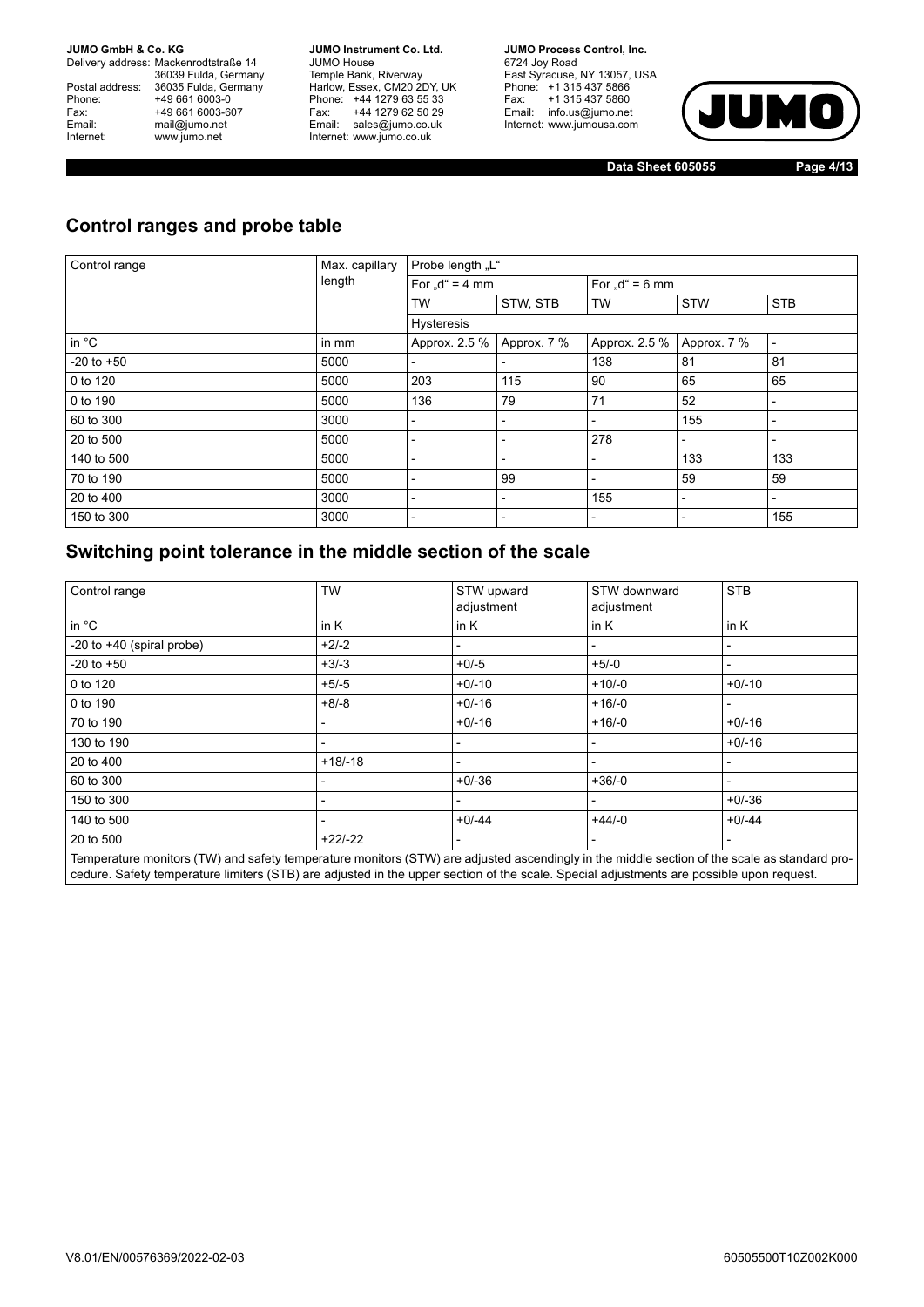Delivery address: Mackenrodtstraße 14 36039 Fulda, Germany Postal address: 36035 Fulda, Germany Phone: +49 661 6003-0<br>
Fax: +49 661 6003-6<br>
Email: mail@jumo.net +49 661 6003-607 mail@jumo.net Internet: www.jumo.net

**JUMO Instrument Co. Ltd.** JUMO House Temple Bank, Riverway Harlow, Essex, CM20 2DY, UK Phone: +44 1279 63 55 33 Fax: +44 1279 62 50 29 Email: sales@jumo.co.uk Internet: www.jumo.co.uk

**JUMO Process Control, Inc.** 6724 Joy Road East Syracuse, NY 13057, USA Phone: +1 315 437 5866 Fax: +1 315 437 5860 Email: info.us@jumo.net Internet: www.jumousa.com



**Data Sheet 605055 Page 5/13**

## **Approvals and approval marks**

| <b>ATEX</b>                       |                                                                                                    |
|-----------------------------------|----------------------------------------------------------------------------------------------------|
| Testing agency                    | <b>Bureau Veritas</b>                                                                              |
| Certificate/certification numbers | <b>EPS 11 ATEX 1 354</b>                                                                           |
| Inspection basis                  | EN IEC 60079-0, EN 60079-1, EN IEC 60079-7, EN 60079-26, EN 60079-31, EN 50495,<br>EN ISO 80079-37 |
| Valid for                         | Type 605055/                                                                                       |
| <b>IECEX</b>                      |                                                                                                    |
| Testing agency                    | <b>Bureau Veritas</b>                                                                              |
| Certificate/certification numbers | <b>IECEX EPS 13.0046</b>                                                                           |
| Inspection basis                  | IEC 60079-0, IEC 60079-1, IEC 60079-31, IEC 60079-7                                                |
| Valid for                         | Type 605055/ with extra code 372                                                                   |
| $EAC$ - $Exa$                     |                                                                                                    |
| Testing agency                    | Profitext Limited Liability Company, Moscow                                                        |
| Certificate/certification numbers | RU C-DE.HB07.B00057/20                                                                             |
| Inspection basis                  | TR ZU 012/2011 (Ex)                                                                                |
| Valid for                         | Typ 605055/ with extra code 240                                                                    |
| <b>UATR</b>                       |                                                                                                    |
| Testing agency                    | <b>SERTIS-CENTER</b>                                                                               |
| Certificate/certification numbers | CLI 21.0635                                                                                        |
| Inspection basis                  | DSTU EN 60079-0, DSTU EN 60079-1, DSTU EN 60079-7, DSTU EN 60079-31                                |
| Valid for                         | Type 605055/                                                                                       |
| SIL                               |                                                                                                    |
| Testing agency                    | <b>Bureau Veritas</b>                                                                              |
| Certificate/certification numbers | <b>EPS 11 ATEX 1 354</b>                                                                           |
| Inspection basis                  | <b>DIN EN 50495</b>                                                                                |
| Valid for                         | Type 605055/ with extra code 073                                                                   |

a Russian documentation on request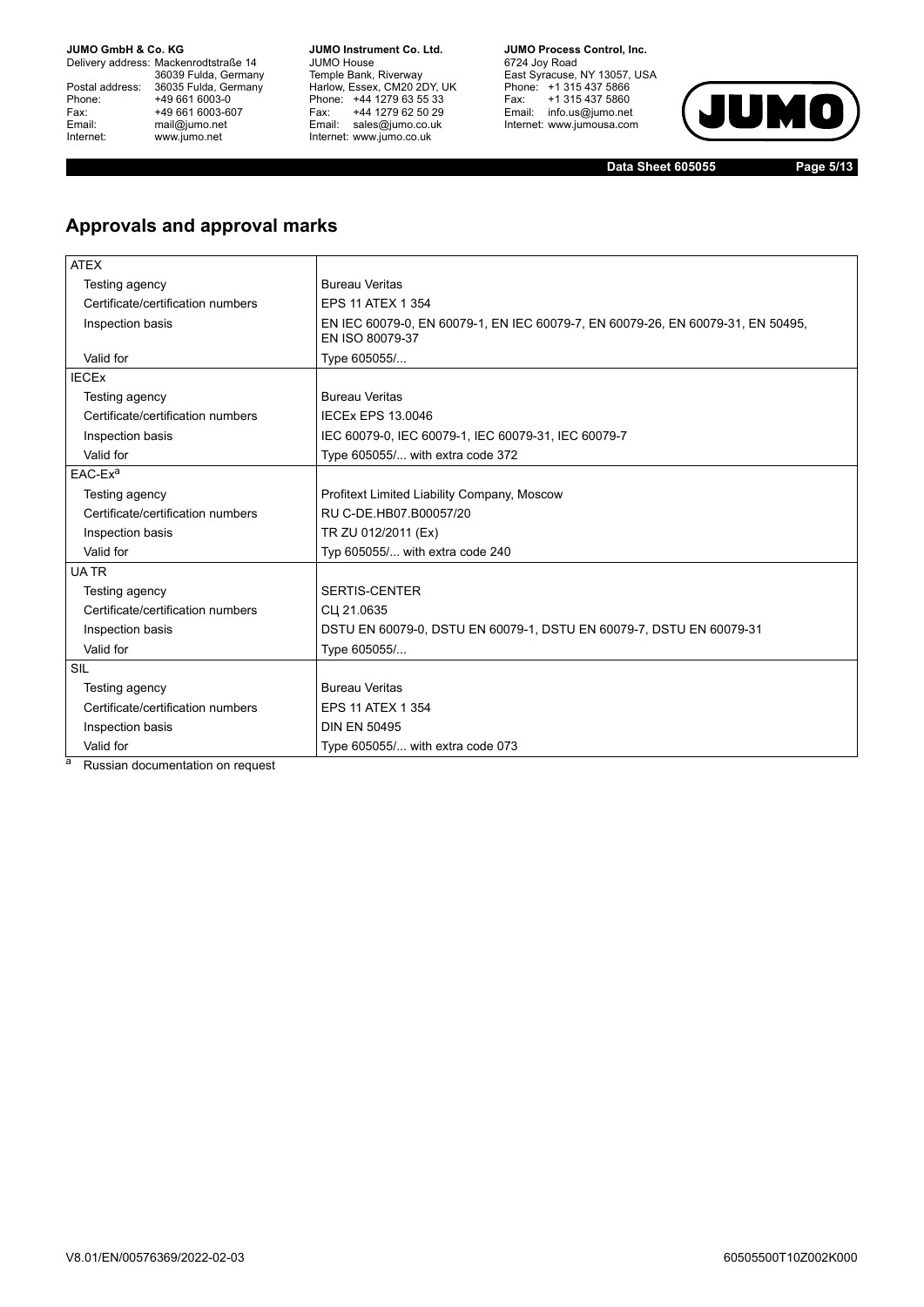Delivery address: Mackenrodtstraße 14 36039 Fulda, Germany Postal address: 36035 Fulda, Germany Postal address: 36035 Fulda, Ge<br>Phone: +49 661 6003-0 Fax: +49 661 6003-607<br>Email: mail@jumo.net mail@jumo.net Internet: www.jumo.net

**JUMO Instrument Co. Ltd.** JUMO House Temple Bank, Riverway Harlow, Essex, CM20 2DY, UK Phone: +44 1279 63 55 33 Fax: +44 1279 62 50 29 Email: sales@jumo.co.uk Internet: www.jumo.co.uk

**JUMO Process Control, Inc.** 6724 Joy Road East Syracuse, NY 13057, USA Phone: +1 315 437 5866 Fax: +1 315 437 5860 Email: info.us@jumo.net Internet: www.jumousa.com



**Data Sheet 605055 Page 6/13**

## **Connection diagram**

The connection diagram in the data sheet provides preliminary information about the connection options. For the electrical connection, only use the installation instructions or the operating manual. The knowledge and the correct technical compliance with the safety information and warnings contained in these documents are mandatory for mounting, electrical connection, and startup as well as for safety during operation.

| <b>JUMO exTHERM-AT</b> | 42<br>44 | 42<br>44   | ∥\$> ≏<br>44<br>44<br>▪<br>N <sub>1</sub><br><b>DEI</b> | -<br>$\equiv$<br>ے 9. | upward<br>adjust-<br>ment<br>downward<br>adjust-<br>ment |
|------------------------|----------|------------|---------------------------------------------------------|-----------------------|----------------------------------------------------------|
|                        | TW/STW   | <b>STB</b> | STB/TW/STW                                              |                       |                                                          |

## **Dimensions**

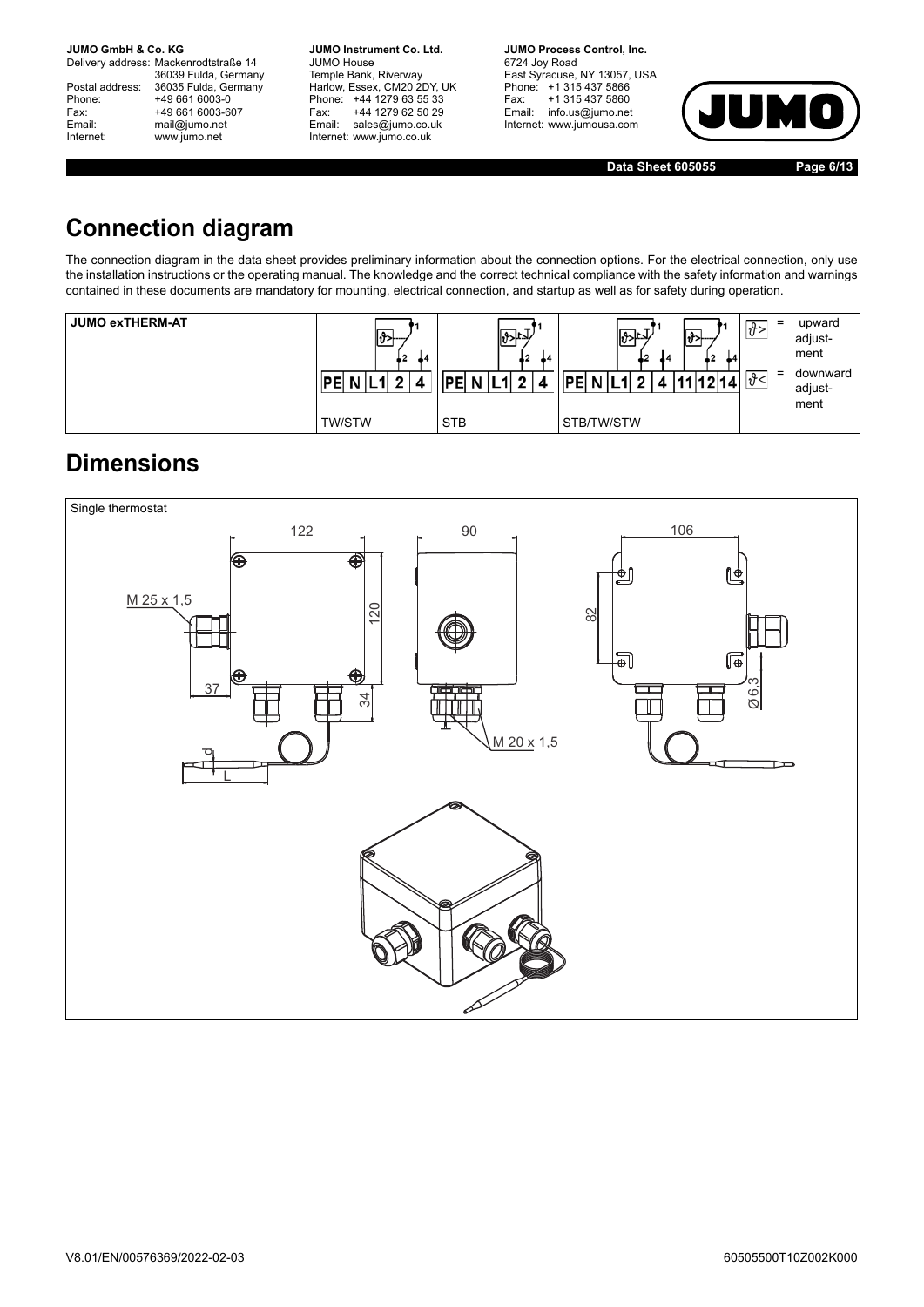Delivery address: Mackenrodtstraße 14 36039 Fulda, Germany Postal address: 36035 Fulda, Germany Postal address: 36035 Fulda, Ge<br>
Phone: +49 661 6003-0<br>
Fax: +49 661 6003-6<br>
Email: mail@jumo.net +49 661 6003-607 mail@jumo.net Internet: www.jumo.net

**JUMO Instrument Co. Ltd.** JUMO House Temple Bank, Riverway Harlow, Essex, CM20 2DY, UK Phone: +44 1279 63 55 33 Fax: +44 1279 62 50 29 Email: sales@jumo.co.uk Internet: www.jumo.co.uk

**JUMO Process Control, Inc.** 6724 Joy Road East Syracuse, NY 13057, USA Phone: +1 315 437 5866 Fax: +1 315 437 5860 Email: info.us@jumo.net Internet: www.jumousa.com



**Data Sheet 605055 Page 7/13**

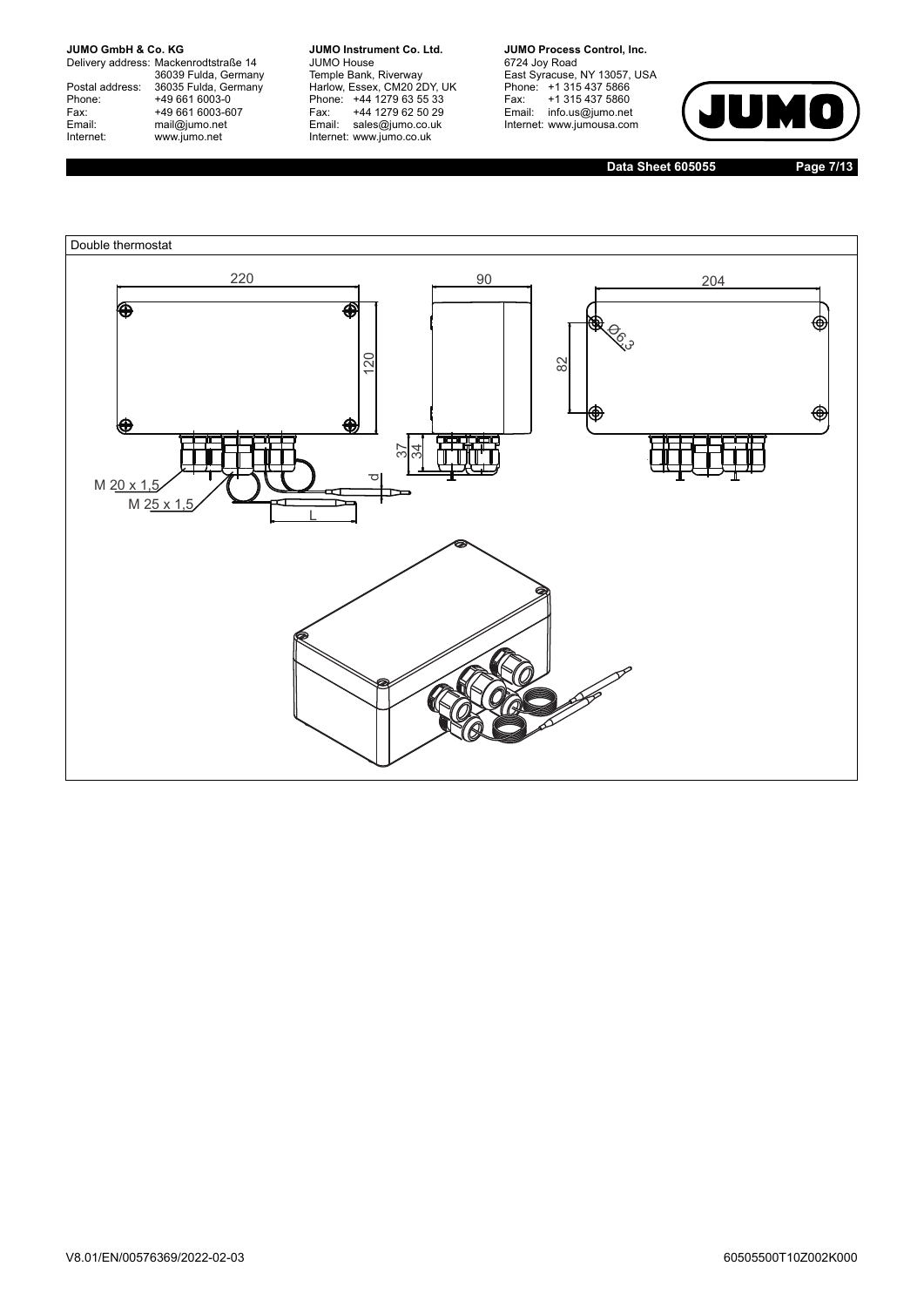Delivery address: Mackenrodtstraße 14 36039 Fulda, Germany Postal address: 36035 Fulda, Germany Postal address: 36035 Fulda, Ge<br>
Phone: +49 661 6003-0<br>
Fax: +49 661 6003-6<br>
Email: mail@jumo.net +49 661 6003-607 mail@jumo.net Internet: www.jumo.net

**JUMO Instrument Co. Ltd.** JUMO House Temple Bank, Riverway Harlow, Essex, CM20 2DY, UK Phone: +44 1279 63 55 33 Fax: +44 1279 62 50 29 Email: sales@jumo.co.uk Internet: www.jumo.co.uk

**JUMO Process Control, Inc.** 6724 Joy Road East Syracuse, NY 13057, USA Phone: +1 315 437 5866 Fax: +1 315 437 5860 Email: info.us@jumo.net Internet: www.jumousa.com



**Data Sheet 605055 Page 8/13**

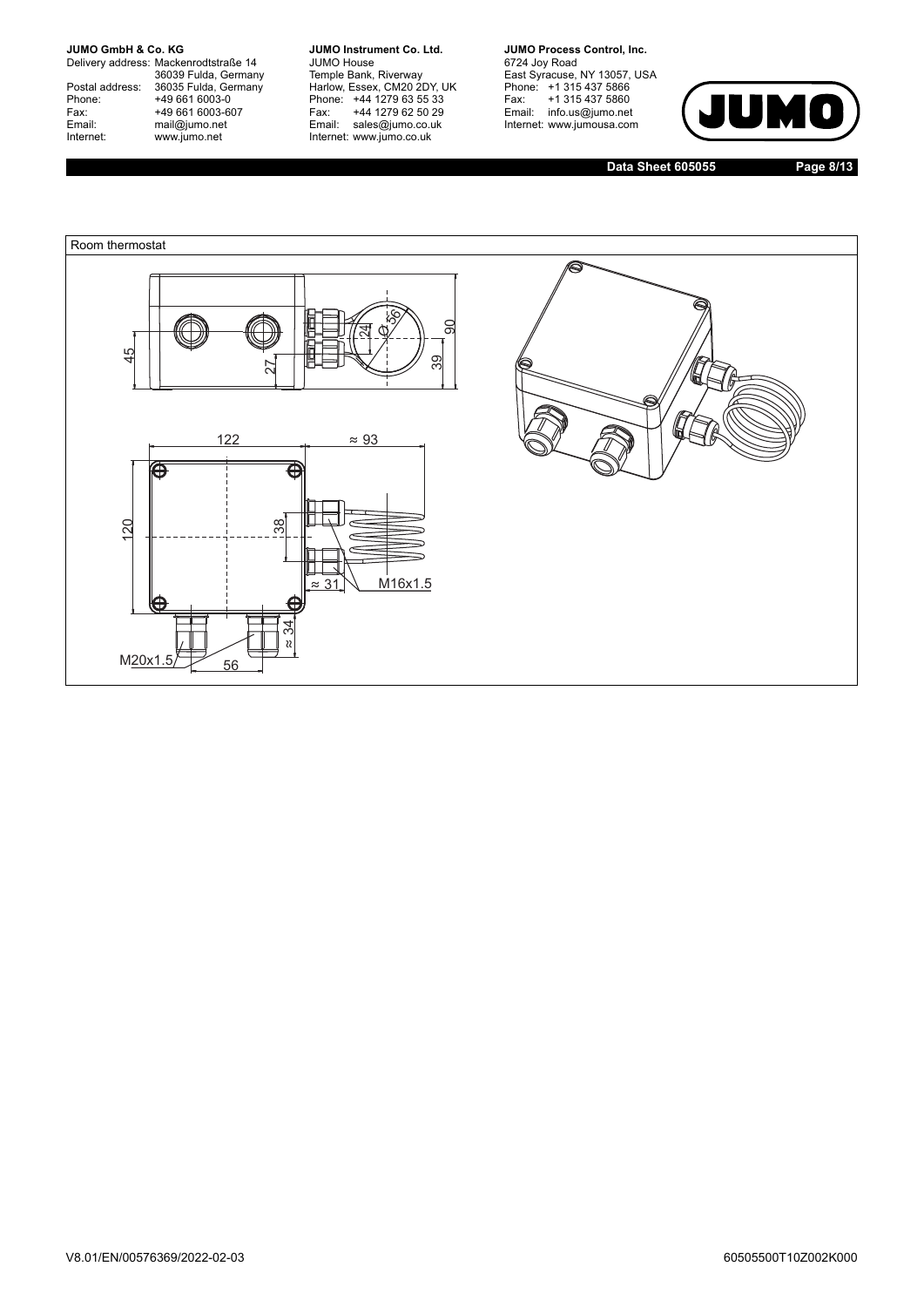Delivery address: Mackenrodtstraße 14 36039 Fulda, Germany Postal address: 36035 Fulda, Germany Postal address: 36035 Fulda, Ge<br>
Phone: +49 661 6003-0<br>
Fax: +49 661 6003-6<br>
Email: mail@jumo.net +49 661 6003-607 mail@jumo.net Internet: www.jumo.net

**JUMO Instrument Co. Ltd.** JUMO House Temple Bank, Riverway Harlow, Essex, CM20 2DY, UK Phone: +44 1279 63 55 33 Fax: +44 1279 62 50 29 Email: sales@jumo.co.uk Internet: www.jumo.co.uk

**JUMO Process Control, Inc.** 6724 Joy Road East Syracuse, NY 13057, USA Phone: +1 315 437 5866 Fax: +1 315 437 5860 Email: info.us@jumo.net Internet: www.jumousa.com



**Data Sheet 605055 Page 9/13**

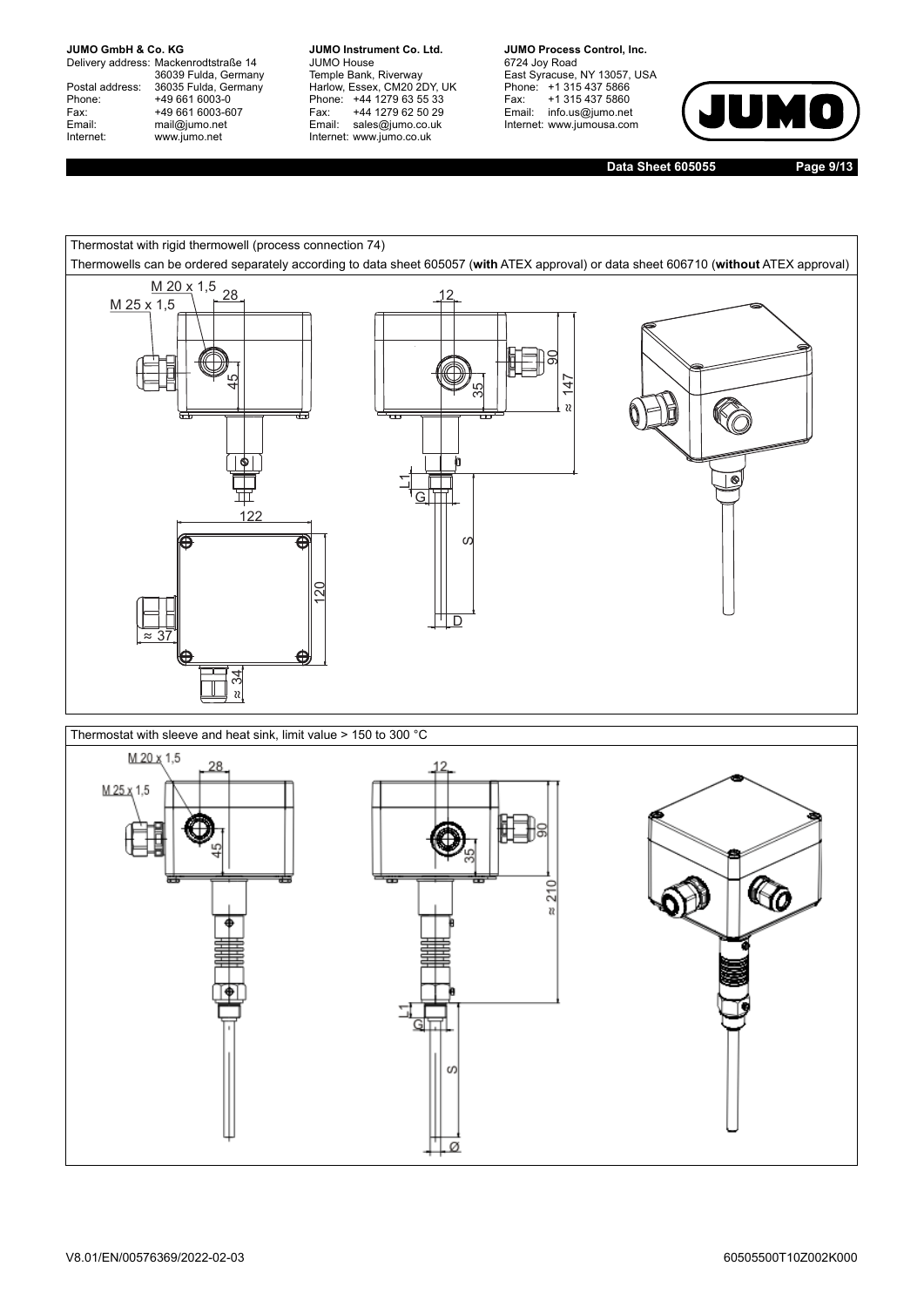Delivery address: Mackenrodtstraße 14 36039 Fulda, Germany Postal address: 36035 Fulda, Germany Postal address: 36035 Fulda, Ge<br>
Phone: +49 661 6003-0<br>
Fax: +49 661 6003-6<br>
Email: mail@jumo.net +49 661 6003-607 mail@jumo.net Internet: www.jumo.net

**JUMO Instrument Co. Ltd.** JUMO House Temple Bank, Riverway Harlow, Essex, CM20 2DY, UK Phone: +44 1279 63 55 33 Fax: +44 1279 62 50 29 Email: sales@jumo.co.uk Internet: www.jumo.co.uk

**JUMO Process Control, Inc.** 6724 Joy Road East Syracuse, NY 13057, USA Phone: +1 315 437 5866 Fax: +1 315 437 5860 Email: info.us@jumo.net Internet: www.jumousa.com



**Data Sheet 605055 Page 10/13**



Double thermostat with sleeve and heat sink, limit value > 150 to 300 °C

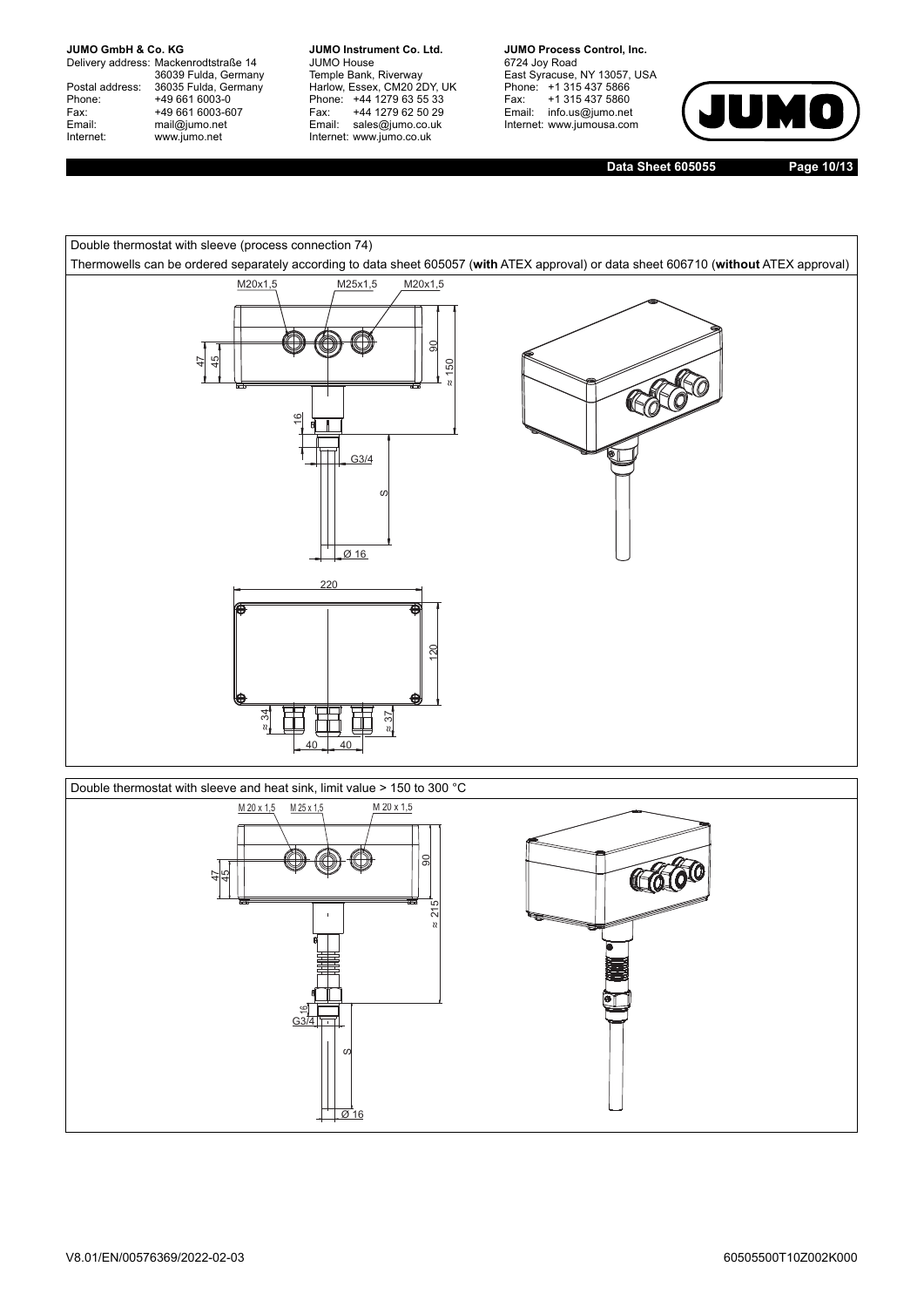Delivery address: Mackenrodtstraße 14 36039 Fulda, Germany Postal address: 36035 Fulda, Germany Phone: +49 661 6003-0<br>
Fax: +49 661 6003-6<br>
Email: mail@jumo.net +49 661 6003-607 mail@jumo.net Internet: www.jumo.net

**JUMO Instrument Co. Ltd.** JUMO House Temple Bank, Riverway Harlow, Essex, CM20 2DY, UK Phone: +44 1279 63 55 33 Fax: +44 1279 62 50 29 Email: sales@jumo.co.uk Internet: www.jumo.co.uk

**JUMO Process Control, Inc.** 6724 Joy Road East Syracuse, NY 13057, USA Phone: +1 315 437 5866 Fax: +1 315 437 5860 Email: info.us@jumo.net Internet: www.jumousa.com



**Data Sheet 605055 Page 11/13**

## **Order details**

| (1)    | <b>Basic type</b>                                                                       |  |  |  |  |  |  |
|--------|-----------------------------------------------------------------------------------------|--|--|--|--|--|--|
| 605055 | JUMO exTHERM-AT - Explosion-proof surface-mounted thermostat for zones 1, 2, 21, and 22 |  |  |  |  |  |  |
| (2)    | <b>Basic type extension</b>                                                             |  |  |  |  |  |  |
| 0002   | Temperature monitor (TW)                                                                |  |  |  |  |  |  |
| 0020   | Safety temperature monitor (STW)                                                        |  |  |  |  |  |  |
| 0070   | Safety temperature limiter (STB)                                                        |  |  |  |  |  |  |
| 0270   | Temperature monitor/Safety temperature limiter (TW/STB)                                 |  |  |  |  |  |  |
| 2070   | Safety temperature monitor/Safety temperature limiter (STW/STB)                         |  |  |  |  |  |  |
| (3)    | Design type                                                                             |  |  |  |  |  |  |
| 5      | Surface-mounted thermostat                                                              |  |  |  |  |  |  |
| 6      | Room thermostat                                                                         |  |  |  |  |  |  |
| (4)    | Housing                                                                                 |  |  |  |  |  |  |
| 4      | Polyester case black (standard)                                                         |  |  |  |  |  |  |
| 6      | Stainless steel housing                                                                 |  |  |  |  |  |  |
| (5)    | Control range (TW)                                                                      |  |  |  |  |  |  |
| 013    | -20 to +40 °C                                                                           |  |  |  |  |  |  |
| 014    | -20 to +50 °C                                                                           |  |  |  |  |  |  |
| 026    | 0 to 120 °C                                                                             |  |  |  |  |  |  |
| 045    | 20 to 400 °C                                                                            |  |  |  |  |  |  |
| 195    | 0 to 190 °C                                                                             |  |  |  |  |  |  |
| 427    | 60 to 300 °C                                                                            |  |  |  |  |  |  |
| 429    | 70 to 190 °C                                                                            |  |  |  |  |  |  |
| 532    | 130 to 190 °C                                                                           |  |  |  |  |  |  |
| 539    | 140 to 500 °C                                                                           |  |  |  |  |  |  |
| 553    | 150 to 300 °C                                                                           |  |  |  |  |  |  |
| (6)    | Limit value range (STB)                                                                 |  |  |  |  |  |  |
| 000    | Only single thermostat                                                                  |  |  |  |  |  |  |
| 014    | -20 to +50 °C                                                                           |  |  |  |  |  |  |
| 026    | 0 to 120 °C                                                                             |  |  |  |  |  |  |
| 045    | 20 to 400 °C                                                                            |  |  |  |  |  |  |
| 195    | 0 to 190 °C                                                                             |  |  |  |  |  |  |
| 427    | 60 to 300 °C only STB gas filling                                                       |  |  |  |  |  |  |
| 429    | 70 to 190 °C                                                                            |  |  |  |  |  |  |
| 532    | 130 to 190 °C                                                                           |  |  |  |  |  |  |
| 539    | 140 to 500 °C                                                                           |  |  |  |  |  |  |
| 553    | 150 to 300 °C                                                                           |  |  |  |  |  |  |
| (7)    | Switching capacity                                                                      |  |  |  |  |  |  |
| 11     | AC/DC 24 V, 0.1 A                                                                       |  |  |  |  |  |  |
| 21     | AC 230 V, 16 (2.5) A, $cos \varphi = 1$ (0.6)                                           |  |  |  |  |  |  |
| 25     | AC 230 V, 25 (4) A, $cos \varphi = 1$ (0.6)                                             |  |  |  |  |  |  |
| 41     | AC 400 V, 16 A                                                                          |  |  |  |  |  |  |
| (8)    | Admissible ambient temperature at the housing                                           |  |  |  |  |  |  |
| 340    | -55 to +40 °C<br>(+70 °C T4)<br>T <sub>6</sub><br>(+55 °C T4 at 25 A)                   |  |  |  |  |  |  |
| 467    | -40 to +40 °C<br>T <sub>6</sub><br>(+70 °C T4)<br>(+55 °C T4 at 25 A)                   |  |  |  |  |  |  |
| (9)    | <b>Switching differential</b>                                                           |  |  |  |  |  |  |
| 00     | None                                                                                    |  |  |  |  |  |  |
| 25     | Approx. 2.5 %                                                                           |  |  |  |  |  |  |
| $70\,$ | Approx. 7 %                                                                             |  |  |  |  |  |  |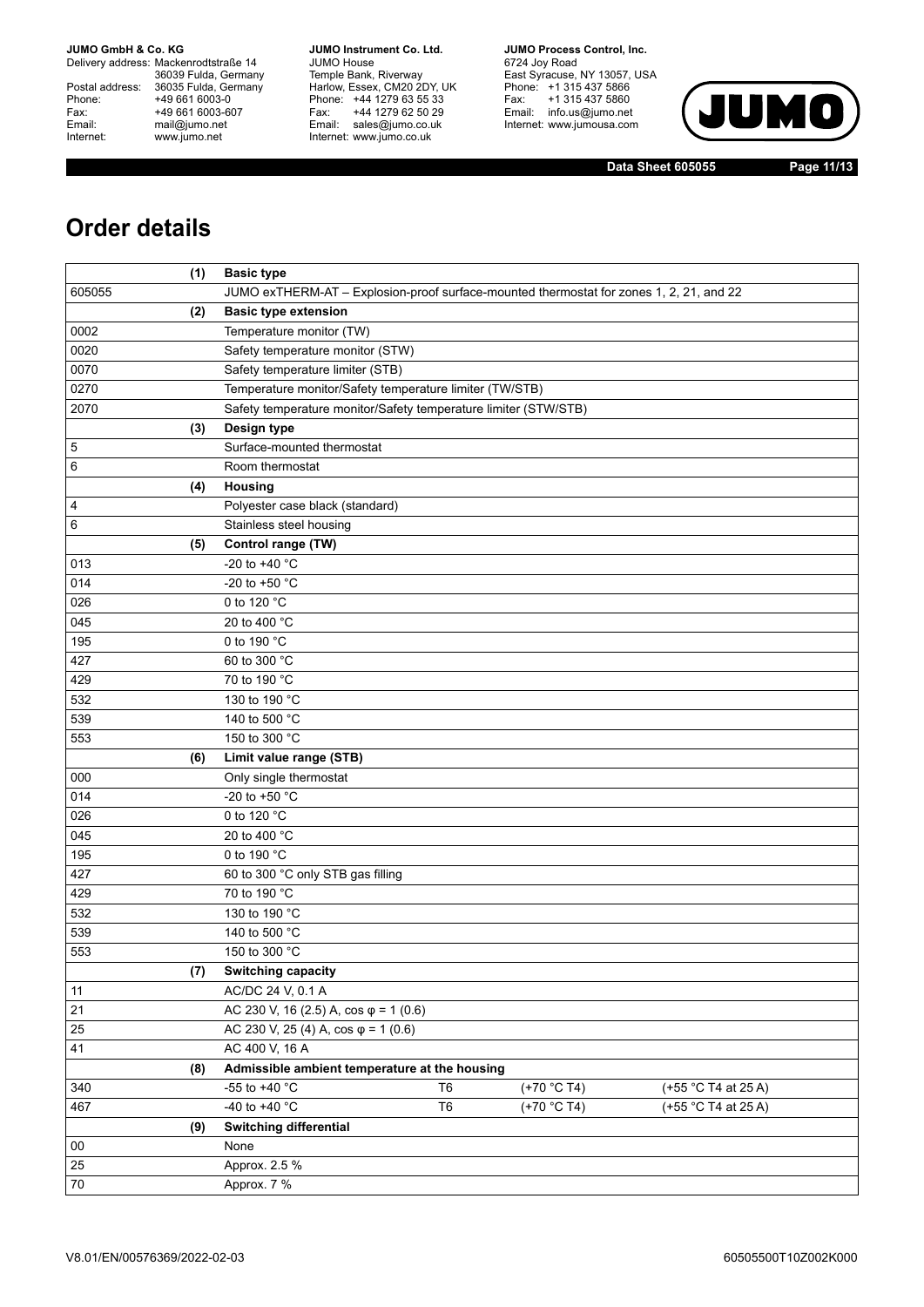Delivery address: Mackenrodtstraße 14 36039 Fulda, Germany Postal address: 36035 Fulda, Germany Phone: +49 661 6003-0<br>
Fax: +49 661 6003-6<br>
Email: mail@jumo.net +49 661 6003-607 mail@jumo.net Internet: www.jumo.net

**JUMO Instrument Co. Ltd.** JUMO House Temple Bank, Riverway Harlow, Essex, CM20 2DY, UK Phone: +44 1279 63 55 33 Fax: +44 1279 62 50 29 Email: sales@jumo.co.uk Internet: www.jumo.co.uk

**JUMO Process Control, Inc.** 6724 Joy Road East Syracuse, NY 13057, USA Phone: +1 315 437 5866 Fax: +1 315 437 5860 Email: info.us@jumo.net Internet: www.jumousa.com



**Data Sheet 605055 Page 12/13**

| <b>Switching differential 2</b><br>(10)<br>00<br>None<br>Approx. 2.5 %<br>25<br>Approx. 7 % |  |
|---------------------------------------------------------------------------------------------|--|
|                                                                                             |  |
|                                                                                             |  |
| 70                                                                                          |  |
| <b>Capillary length</b><br>(11)                                                             |  |
| 0 <sub>mm</sub><br>0                                                                        |  |
| 1000<br>1,000 mm                                                                            |  |
| 3,000 mm<br>3000                                                                            |  |
| Capillary length 2<br>(12)                                                                  |  |
| $0 \text{ mm}$<br>$\pmb{0}$                                                                 |  |
| 1000<br>1,000 mm                                                                            |  |
| 3000<br>3,000 mm                                                                            |  |
| (13)<br><b>Capillary material</b>                                                           |  |
| CrNi<br>$20\,$                                                                              |  |
| <b>Process connection</b><br>(14)                                                           |  |
| Plain cylindrical probe<br>10                                                               |  |
| 15<br>Spiral probe                                                                          |  |
| Mounting adaptor for thermowell<br>74                                                       |  |
| Probe diameter<br>(15)                                                                      |  |
| 4<br>4 mm                                                                                   |  |
| 6<br>6 mm                                                                                   |  |
| 56<br>56 mm                                                                                 |  |
| Probe diameter 2<br>(16)                                                                    |  |
| Only single thermostat<br>0                                                                 |  |
| 4<br>4 mm                                                                                   |  |
| 6<br>$6 \text{ mm}$                                                                         |  |
| Insertion length EL in mm<br>(17)                                                           |  |
| 0<br>Only probe                                                                             |  |
| 100<br>100 mm                                                                               |  |
| 150<br>150 mm                                                                               |  |
| 200<br>200 mm                                                                               |  |
| 300<br>300 mm                                                                               |  |
| <b>Extra codes</b><br>(18)                                                                  |  |
| 000<br>None                                                                                 |  |
| 073<br>SIL and IPL approval                                                                 |  |
| 083<br>PESO (India)                                                                         |  |
| 084<br>CCC-Ex (China)                                                                       |  |
| 240<br>EAC-Ex approval                                                                      |  |
| 372<br>IECEx-protection type according to IEC 60079                                         |  |
| Protection type IP66 according to DIN EN 60529<br>861                                       |  |

|               |        | (2)  |                          | (3)  |                          | (4)  |                          | (5)  |                          | (6)     |        |      |                          | (8)   |        | (9)     |        | (10)   |        |
|---------------|--------|------|--------------------------|------|--------------------------|------|--------------------------|------|--------------------------|---------|--------|------|--------------------------|-------|--------|---------|--------|--------|--------|
| Order code    |        |      | $\overline{\phantom{a}}$ |      | $\overline{\phantom{a}}$ |      | $\sim$                   |      | $\sim$                   |         | $\sim$ |      | $\sim$                   |       | $\sim$ |         | $\sim$ |        | $\sim$ |
| Order example | 605055 | 0020 | $\sim$                   | 5    | $\overline{a}$           | 4    | $\sim$                   | 195  | $\overline{\phantom{a}}$ | $000 -$ |        | 21   |                          | - 467 |        | $-70 -$ |        | $00 -$ |        |
|               |        | (11) |                          | (12) |                          | (13) |                          | (14) |                          | (15)    |        | (16) |                          | (17)  |        | (18)    |        |        |        |
|               |        |      | $\overline{\phantom{0}}$ |      | $\overline{\phantom{a}}$ |      | $\overline{\phantom{a}}$ |      | $\sim$                   |         | $\sim$ |      | $\overline{\phantom{0}}$ |       |        |         |        |        |        |

1000 - 0 - 20 - 10 - 6 - 0 - 0 / 000